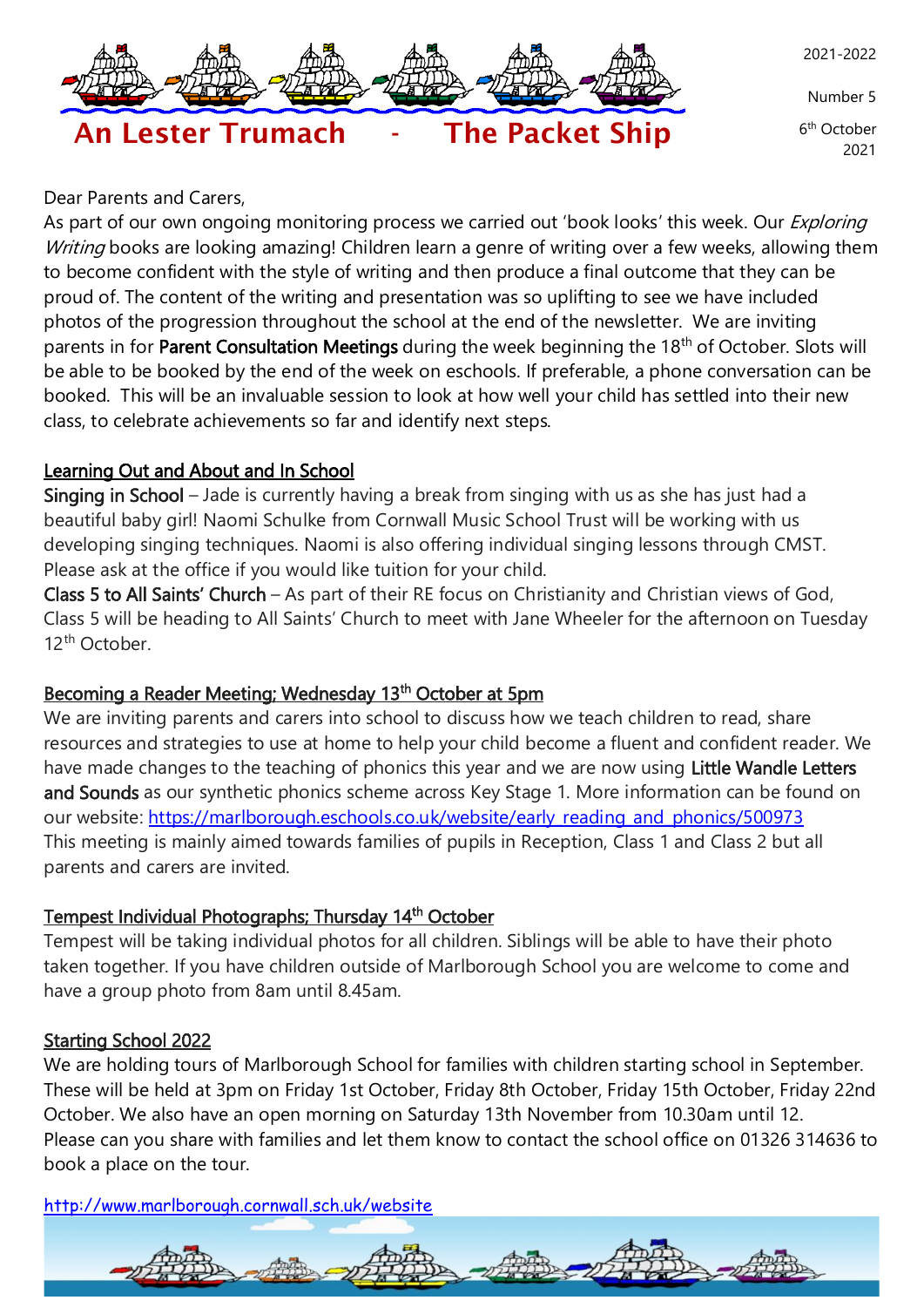#### Class 6 Residential Visits to London

Class 6 have the excitement of heading to London from the 13<sup>th</sup> to the 16<sup>th</sup> of June. They will have an action-packed itinerary including seeing a West End show, visiting the Houses of Parliament, sightseeing on the London Eye, visiting museums and, hopefully, Wembley Stadium. A meeting for parents and children will be held on **November 4<sup>th</sup> at 3.45pm** to discuss the itinerary and answer any questions.

## Breast Cancer Awareness Fund-Raising Event; Friday 15<sup>th</sup> October – 2pm

Class 6 are holding a fundraising event for Breast Cancer Awareness Month. Children can wear anything pink to school that day. This will be held in the lower car park where there will be cakes, second-hand books, games and clothes for sale. If you have any donations towards the sale please bring them in during the week beginning the 11<sup>th</sup> October. We also need any willing bakers to donate cakes, buns, biscuits and treats! Many thanks.

#### Mr Swigg's (Falmouth based!) London Marathon

Matt Swiggs ran 26.2 miles as part of the 2021 Virgin London Marathon on Sunday morning. We postponed familes joining him due to the weather. The plan is now to invite children to complete their own Virgin Mini-Marathon after school on Friday 22<sup>nd</sup> October at Falmouth Rugby Club. As this will be near Halloween, children can run in fancy dress if they would like (nothing too scary as there will be little ones there!) 2.6 miles is the same as 11 laps of the Rugby Club but children can walk, run or jog as many laps as they are able. Please can families bring their own drinks and snacks.

#### Cinderella at the Hall for Cornwall

As we have not been able to take the children to a theatre for a year and a half we have booked for the whole school to see Cinderella at the Hall for Cornwall on Tuesday 7<sup>th</sup> of December. The cost per pupil is £17.50 and we are asking everyone who is able to contribute this. However, the Mariners are keen to make sure everyone is able to go who wants to and thus have voted to support families who may struggle with this cost by covering part of it. This money will come out of the Mariners Curriculum Enhancement Pot (and thus everyone who pays the full price will be helping this money go as far as possible in covering future activities - thank you!) Parentpay will therefore have a £10 subsidised option. If you have already paid the full price but need to take up the reduced price please contact the office.

#### School Places

It was in the news that Marlborough School is the most over-subscribed school in Cornwall! We currently have a vacant place in Class 3, Class 4 and Class 6. Please contact the admissions team at Cornwall Council for more information.

#### Marlborough Kitchen Upcoming lunches are:

| <b>OPCOTHING IGHTLICS GIV.</b> |                        |                         |                   |                      |                       |                     |
|--------------------------------|------------------------|-------------------------|-------------------|----------------------|-----------------------|---------------------|
| Thurs 7 <sup>th</sup>          | Friday 8 <sup>th</sup> | Monday 11 <sup>th</sup> | Tuesday 12th      | Wed 13th             | Thurs 14th            | Friday 15th         |
| October                        | October                | October                 | October           | October              | October               | October             |
| <b>Beef Chilli</b>             | Fishfingers and        | Pizza Margarita         | Macaroni          | <b>Jacket Potato</b> | <b>Turkey Burger</b>  | Salmon and Pea      |
| Bean Chilli                    | Wedges                 | Olive Pizza             | Cheese            | Ham Roll             | <b>Falafel Burger</b> | Pasta               |
| Hummus and                     | Veggie Burger          | Autumn                  | Sweetcorn and     |                      | Vegetable Soup        | Roast Veg and       |
| <b>Breadsticks</b>             | and Wedges             | Vegetable Soup          | <b>Red Pepper</b> |                      |                       | <b>Tomato Pasta</b> |
|                                | Tomato and             |                         | Pancakes          |                      |                       | Herby Cheese        |
|                                | Sesame Soup            |                         | Jacket Potato     |                      |                       | Scones              |

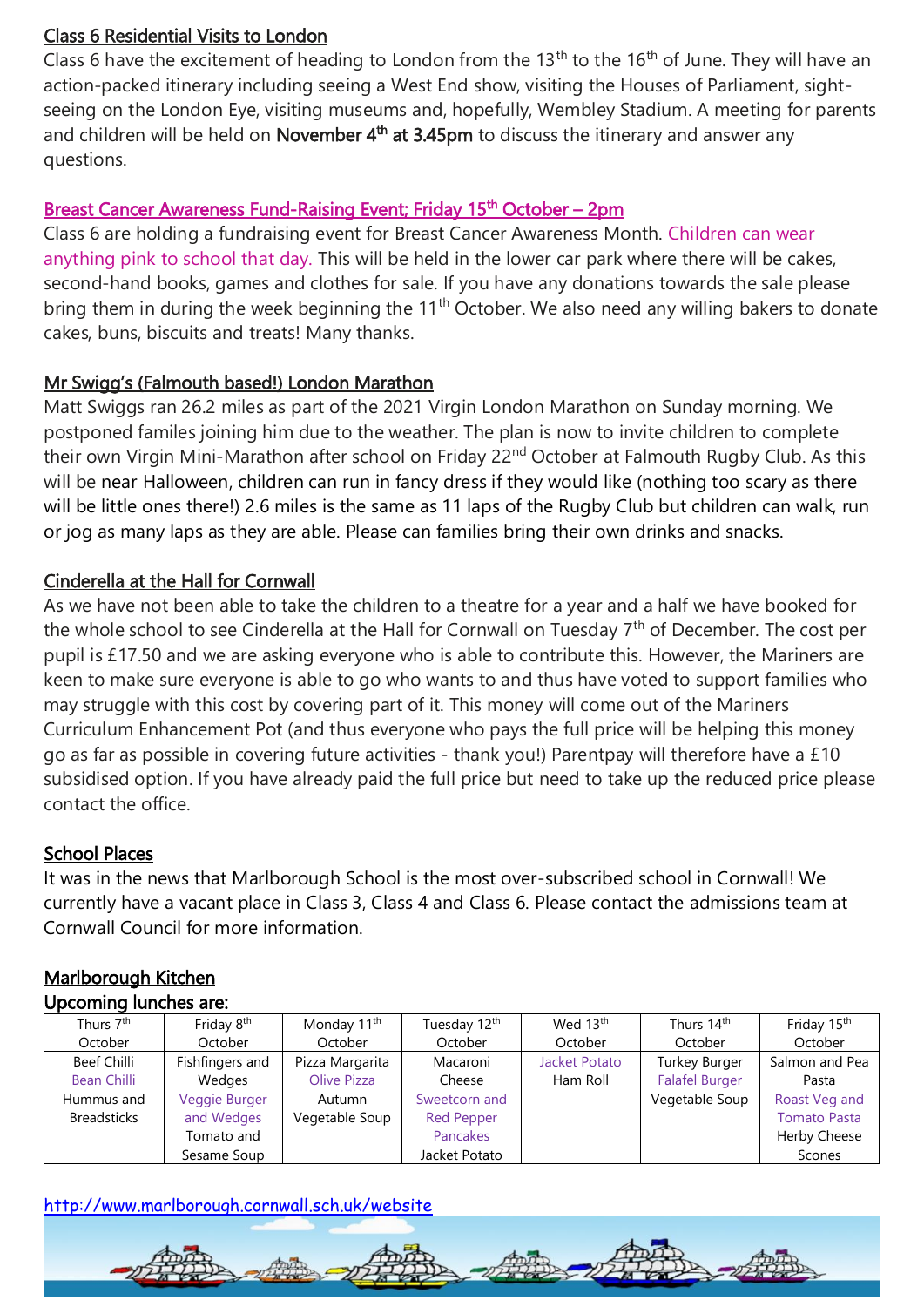# Message from the Mariners - Sponsored Cycle Forms and Donations

Please can forms and donations be returned please! If you haven't already, please can you hand your sponsorship forms into the school office and send in your sponsorship money?

Once you have collected your sponsorship money there are two options for payment:

- 1. Cash donations and completed forms back to school
- 2. Payments by bank transfer to Marlborough Mariners Sort Code: 40-21-02 Account number: 21579029: Reference: Pupil name and SC21
- 3. Please can all sponsor forms be handed to the office to enable us to claim for Gift Aid where appropriate.

## Dates for the Diary

**Wednesday 6<sup>th</sup> October** – Class 3 Singing Session

Tuesday 12<sup>th</sup> October – Jane Wheeler, New Street Church Assembly

Tuesday 12<sup>th</sup> October – Class 1 Hearing Screening

**Wednesday 13<sup>th</sup> October** – Becoming A Reader Meeting; 5pm

Friday 15<sup>th</sup> October – Breast Cancer Awareness Fund Raiser; 2pm; Lower Carpark

Monday 18<sup>th</sup>- 22<sup>nd</sup> October – Parent Consultation Week

Friday 22<sup>nd</sup> October – Fancy Dress Mini Marathon at Falmouth Rugby Club; 2:15 – 4pm.

Monday 25<sup>th</sup>-29<sup>th</sup> – Half Term Holiday

Monday 1<sup>st</sup> November – Class 5 to Falmouth Art Gallery

Thursday 4<sup>th</sup> November – Class 6 London Residential Meeting; 3.45pm



using their phonic knowledge for writing.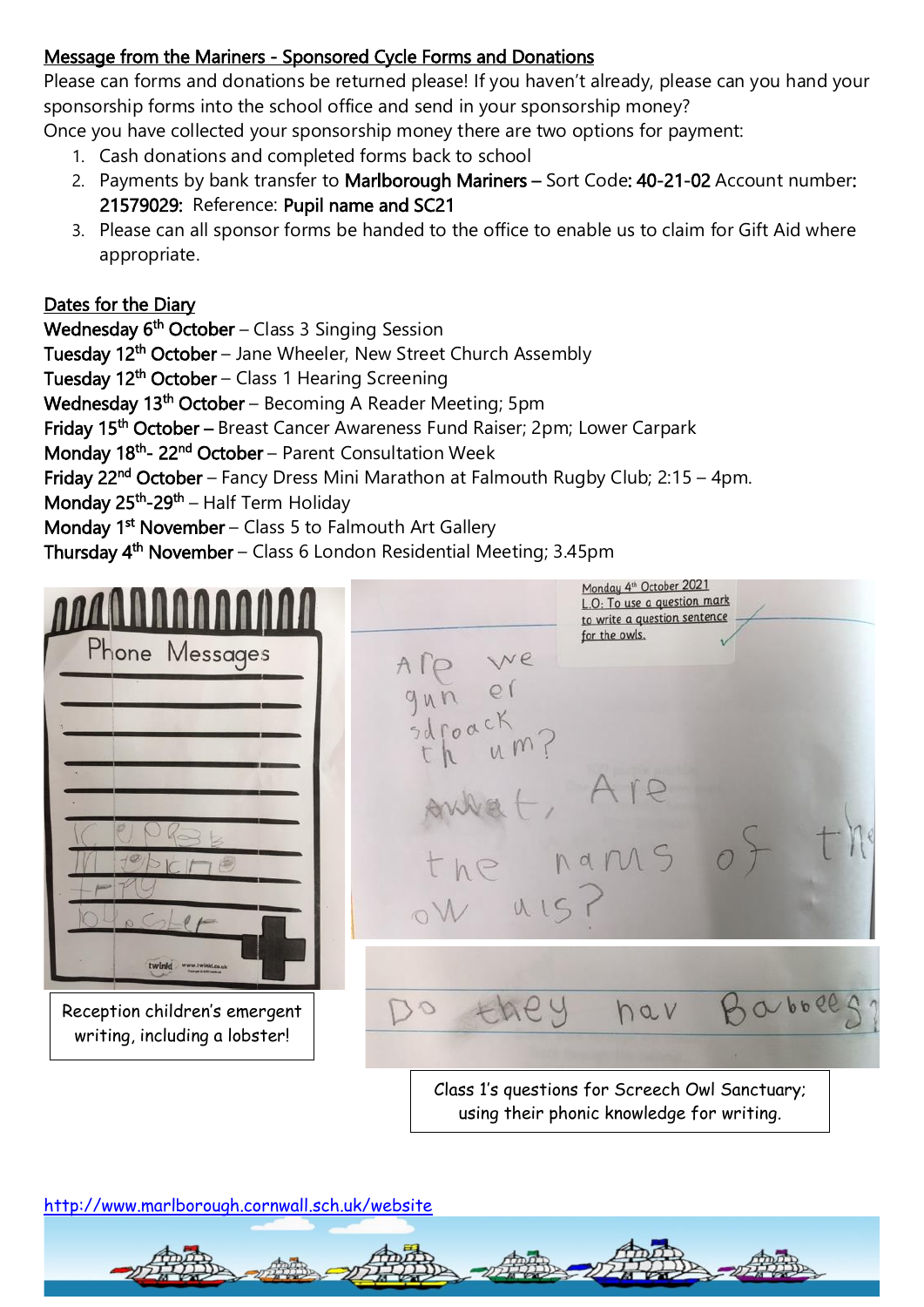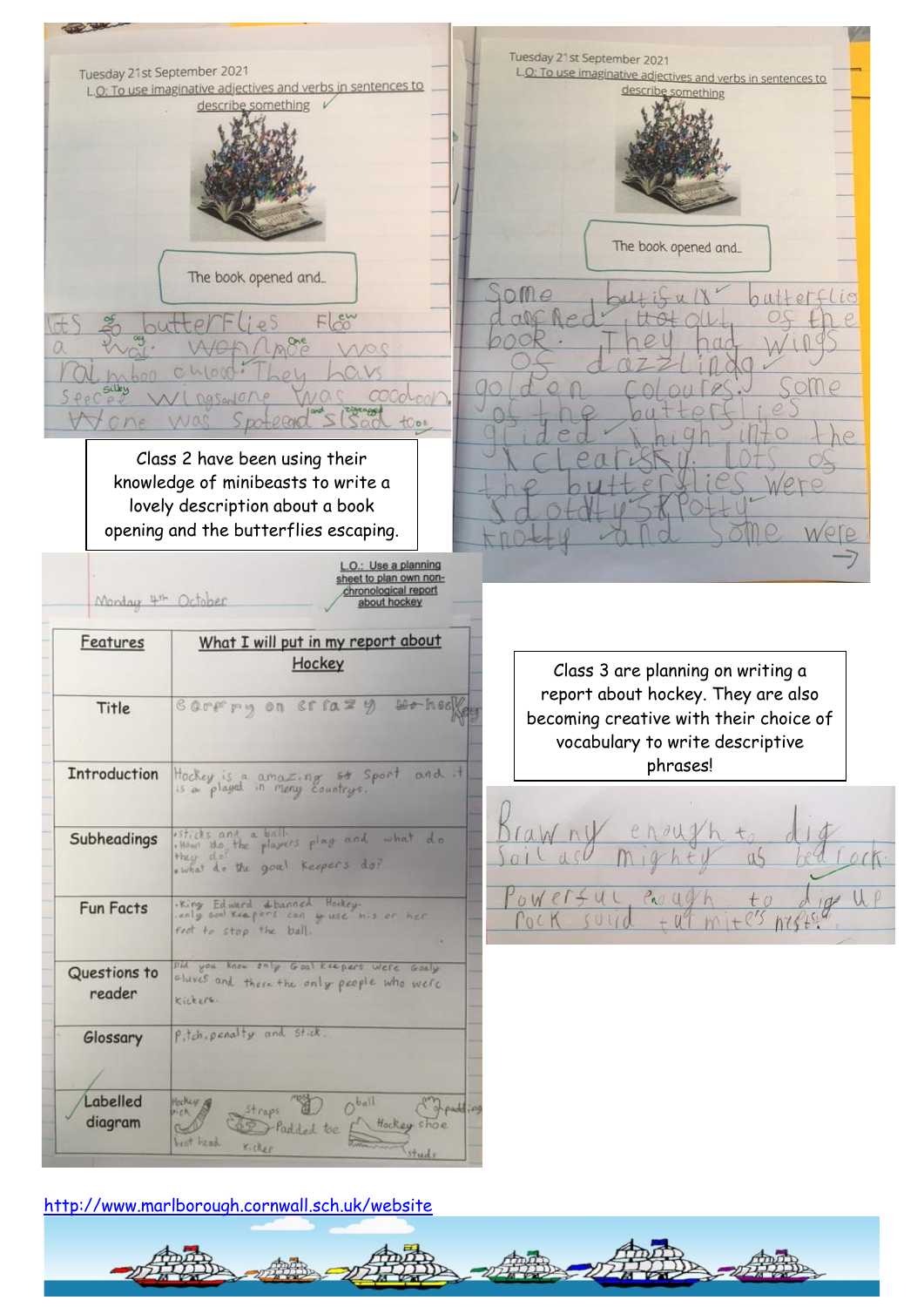Are for annoying a thomato How to mummifer a tomate<br>Are you angry when your looks think it was the month of the wall what you veed natring spoon Krife Steps What you need Further make a clean cut Spain, soda, sool, salt, Krige and Sup which a very sharp kulfe · First make va small thick long .Next take the hand seeds out. After that wash the tomato Secondly take the squishy small<br>Seels one with a shiny steel spoon. .APter that put the<br>notrin in the sqishg Third wash the wet inside with hadwashing tometo West leve the tomato<br>Un natrin For 70 days<br>Europe paper 010 . Next put while soft nation in which a spoon. After that leave the cut squicky munimiz . [indly wrap the squshy emty tomato with  $z_{n}$ there are 10 thousand How to remaining ochina h the Type of the Town with the delivered this ?<br>I do the delivered the theory and this ? but it will<br>Rear and the thing you cant. How to Munichy a Tomato Are you looking for a way of 1 5 percent of these fullows of the complete of the served of the served of the complete of the complete of the complete of the complete of the complete of the complete of the complete of the c thing but a line by your and spirally in What You De Leges on  $\overbrace{a}^{\text{ex}}$  abiny don't -<br>a reign don't be defined as the context<br>reject with don't context<br>reflicus areas First Took a deposition cut into<br>the study for the smith a shape<br>with some out the smith a shape<br>myth way out the smith in your<br>Allen the smith has smith Sutherwaters End, you make a lage long rid in the local will a rstiny soup<br>- a sham shor hnife<br>- a sham lovels<br>- Plengu foch hold Secondly, get a long of and this appear to recogn and small all paper Fue Faylor<br>Fair tomatoco<br>Agazel been to head. are<br>- Neat worth the read tomate invide and minute to be the Next leave the mody curriculud<br>Forty in nation for Curriculud<br>Forty in nation for the dean There light that if the red index tomato Loopoon Muring is egget Un Extra Tips!<br>La a crall spoon.<br>Litchen Tonel. Agler Hust water To days The doubt Enally my the primary tornate with content is Class 4 have written reports on 'How to Mummify a Tomato', based upon their science

and history topic.